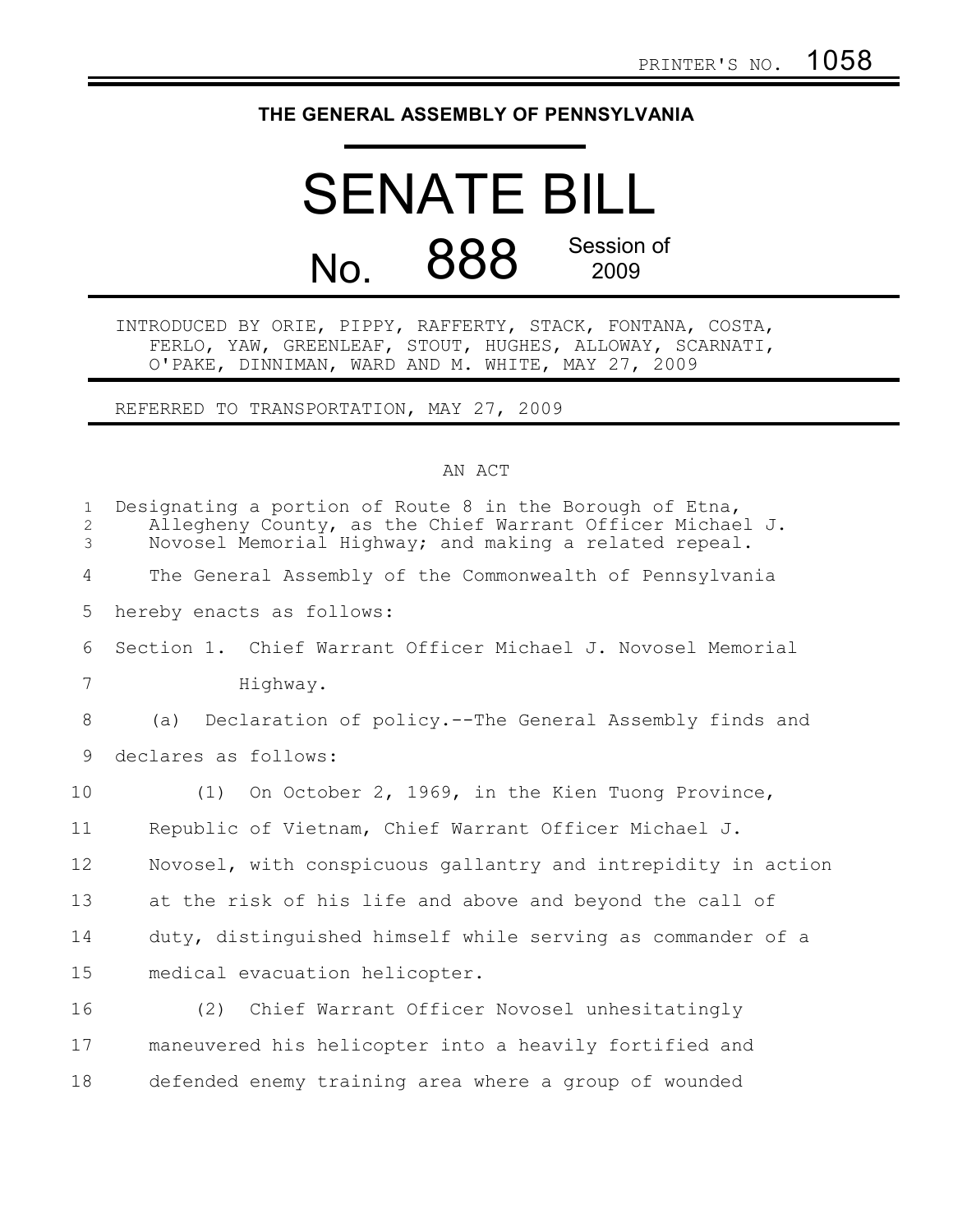Vietnamese soldiers were pinned down by a large enemy force. 1

(3) On six occasions while flying without gunship or other cover and exposed to intense enemy fire Chief Warrant Officer Novosel was forced out of the area and circled back from a different direction in order to extract friendly troops. 2 3 4 5 6

(4) Near the end of the mission a wounded soldier was spotted close to an enemy bunker. Fully realizing that he would attract enemy fire, Chief Warrant Officer Novosel attempted and extracted the soldier while being injured himself. 7 8 9 10 11

(5) In all, 15 extractions were performed in order to remove wounded personnel. As a direct result of his selfless conduct, the lives of 29 soldiers were saved. 12 13 14

(6) The extraordinary heroism displayed by Chief Warrant Officer Novosel was an inspiration to his comrades in arms and reflects great credit on him, his unit and the United States Army. 15 16 17 18

(b) Designation.--Route 8 in the Borough of Etna, Allegheny County is hereby designated as the Chief Warrant Officer Michael J. Novosel Memorial Highway in recognition of the Medal of Honor recipient. 19 20 21 22

(c) Signs.--Department of Transportation shall erect and maintain appropriate signs to indicate the designation under subsection (b). 23 24 25

Section 2. Repeals. 26

(a) Intent.--The General Assembly declares that the repeal under subsection (b) is necessary to effectuate this act. 27 28

(b) Provision.--Section 9 of the act of December 9, 2002 (P.L.1412, No.178), entitled "An act designating a portion of 29 30

```
20090SB0888PN1058 - 2 -
```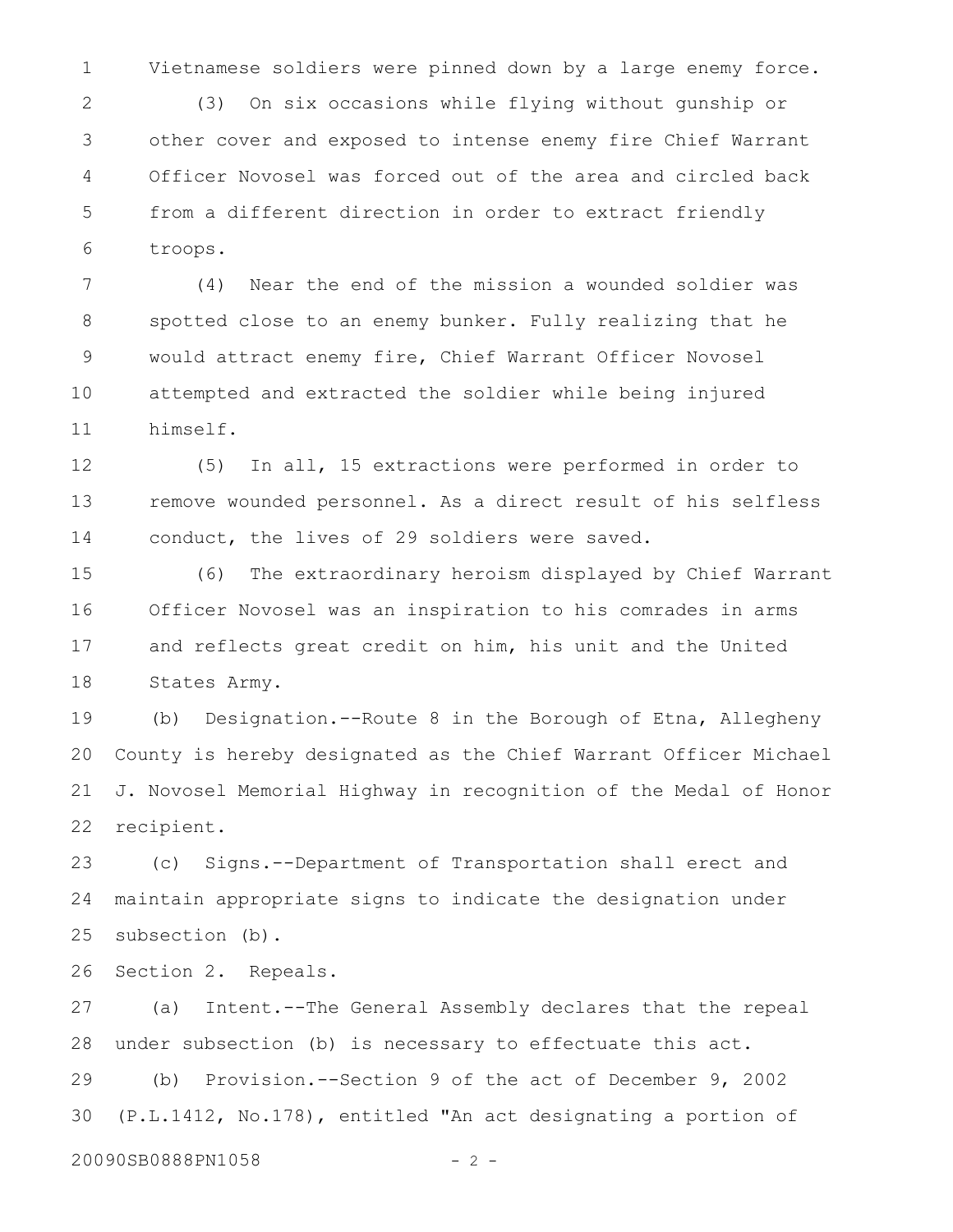the Mon/Fayette Expressway, State Route 43, as the Yohogania County Courthouse Highway; designating the Mon/Fayette Expressway interchange connecting to Commonwealth Avenue and State Route 837 in the City of Duquesne as the First Sergeant Leonard Funk, Jr., Interchange; designating the Mon/Fayette Expressway interchange with East Pittsburgh-McKeesport Boulevard in North Versailles as the Captain Michael John Estocin Interchange; designating an interchange of the Mon/Fayette Expressway with I-376 in Monroeville, Westmoreland County, as the Captain James A. Graham Interchange; designating the half interchange including only the westbound Mon/Fayette Expressway to I-376 and eastbound I-376 to Mon/Fayette in the City of Pittsburgh as the Lance Corporal William R. Prom Interchange; designating the Mon/Fayette Expressway interchange with Sixth Street in Braddock as the Ensign Henry Clay Drexler Interchange; designating the half interchange of the Mon/Fayette Expressway, including only westbound off and eastbound on movements, with Second Avenue in the City of Pittsburgh as the Corporal Charles E. Kelly Interchange; designating the interchange with Business Route 22 in Wilkins Township, Allegheny County, as the Staff Sergeant John Minick Interchange; designating the half interchange with access road connecting to Thompson Run Road in Penn Hills Township as the Chief Warrant Officer Michael J. Novosel Interchange; designating the interchange with Second Avenue at the north end of Glenwood Bridge in the City of Pittsburgh as the Private First Class John 'Jack' Kelly Interchange; designating the interchange connecting Camp Hollow Road in West Mifflin and Pittsburgh-McKeesport Boulevard (Richland Avenue) in Dravosburg as the Private Franklin J. Phillips Interchange; designating a section of State Route 1011 1 2 3 4 5 6 7 8 9 10 11 12 13 14 15 16 17 18 19 20 21 22 23 24 25 26 27 28 29 30

20090SB0888PN1058 - 3 -